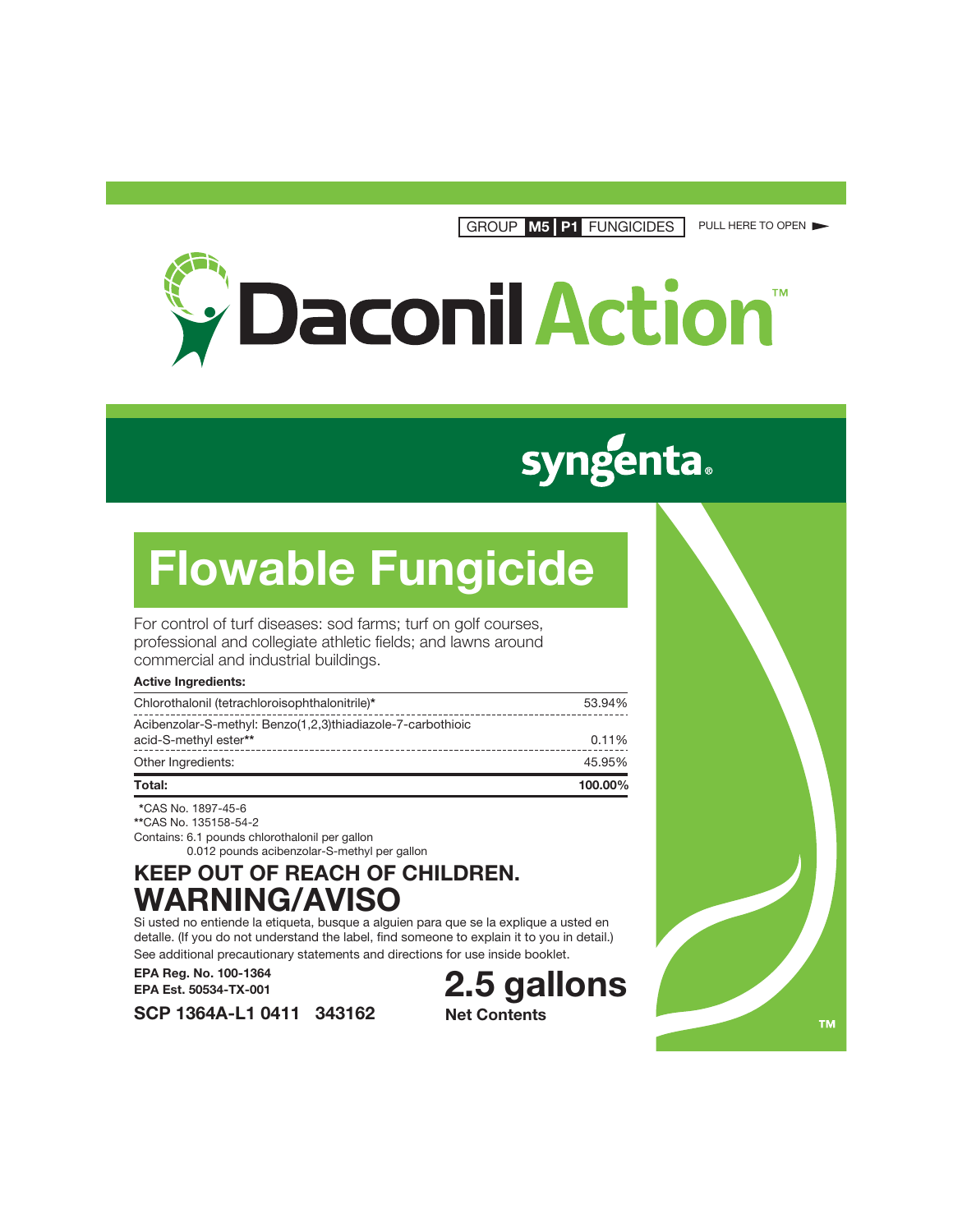| <b>FIRST AID</b>                                                                                                                                                        |                                                                                                                                                                                                                                                                                                     |  |  |  |  |  |
|-------------------------------------------------------------------------------------------------------------------------------------------------------------------------|-----------------------------------------------------------------------------------------------------------------------------------------------------------------------------------------------------------------------------------------------------------------------------------------------------|--|--|--|--|--|
| If inhaled                                                                                                                                                              | • Move person to fresh air.<br>• If person is not breathing, call 911 or an ambulance, then give artificial respiration, preferably<br>mouth to mouth, if possible.<br>• Call a poison control center or doctor for further treatment advice.                                                       |  |  |  |  |  |
| If in eyes                                                                                                                                                              | • Hold eye open and rinse slowly and gently with water for 15-20 minutes.<br>• Remove contact lenses, if present, after the first 5 minutes, then continue rinsing eye.<br>• Call a poison control center or doctor for treatment advice.                                                           |  |  |  |  |  |
| If swallowed                                                                                                                                                            | • Call a poison control center or doctor immediately for treatment advice.<br>• Have person sip a glass of water if able to swallow.<br>• Do not induce vomiting unless told to do so by a poison control center or doctor.<br>Do not give anything by mouth to an unconscious person.<br>$\bullet$ |  |  |  |  |  |
| <b>NOTE TO PHYSICIAN</b><br>Persons suffering with temporary allergic skin reactions may respond to treatment with oral antihistamines and<br>topical or oral steroids. |                                                                                                                                                                                                                                                                                                     |  |  |  |  |  |
| Have the product container or label with you when calling a poison control center or doctor,<br>or going for treatment.                                                 |                                                                                                                                                                                                                                                                                                     |  |  |  |  |  |
| <b>HOT LINE NUMBER</b><br>For 24-Hour Medical Emergency Assistance (Human or Animal) or<br>Chemical Emergency Assistance (Spill, Leak, Fire, or Accident),              |                                                                                                                                                                                                                                                                                                     |  |  |  |  |  |

Call

**1-800-888-8372**

# **PRECAUTIONARY STATEMENTS**

**Hazards to Humans and Domestic Animals**

## **WARNING/AVISO**

May be fatal if inhaled. Do not breathe spray mist. Causes substantial but temporary eye injury. Do not get in eyes or on clothing. Wear appropriate protective eyewear (goggles, face shield, or safety glasses). Harmful if swallowed.

Prolonged or frequently repeated skin contact may cause allergic reactions in some individuals. Wash thoroughly with soap and water after handling and before eating, drinking, chewing gum, using tobacco or using the toilet. Remove and wash contaminated clothing before reuse.

#### **Personal Protective Equipment (PPE)**

Some materials that are chemical-resistant to this product are made of any waterproof material. If you want more options, follow the instructions for Category A on an EPA chemical resistance category selection chart.

#### **Mixers, Loaders, and all other Handlers (except Applicators) must wear:**

- Long-sleeved shirt and long pants
- Chemical-resistant gloves made of any waterproof material
- Shoes plus socks
- Respirator with an organic-vapor removing cartridge with a prefilter approved for pesticides (MSHA/NIOSH approval number prefix TC-23C), or a canister approved for pesticides (MSHA/NIOSH approval number TC-14G), or a NIOSH approved respirator with an organic vapor (OV) cartridge or a canister with any N, R, P or HE prefilter.
- Protective eyewear (goggles, face shield, or safety glasses)

*continued…*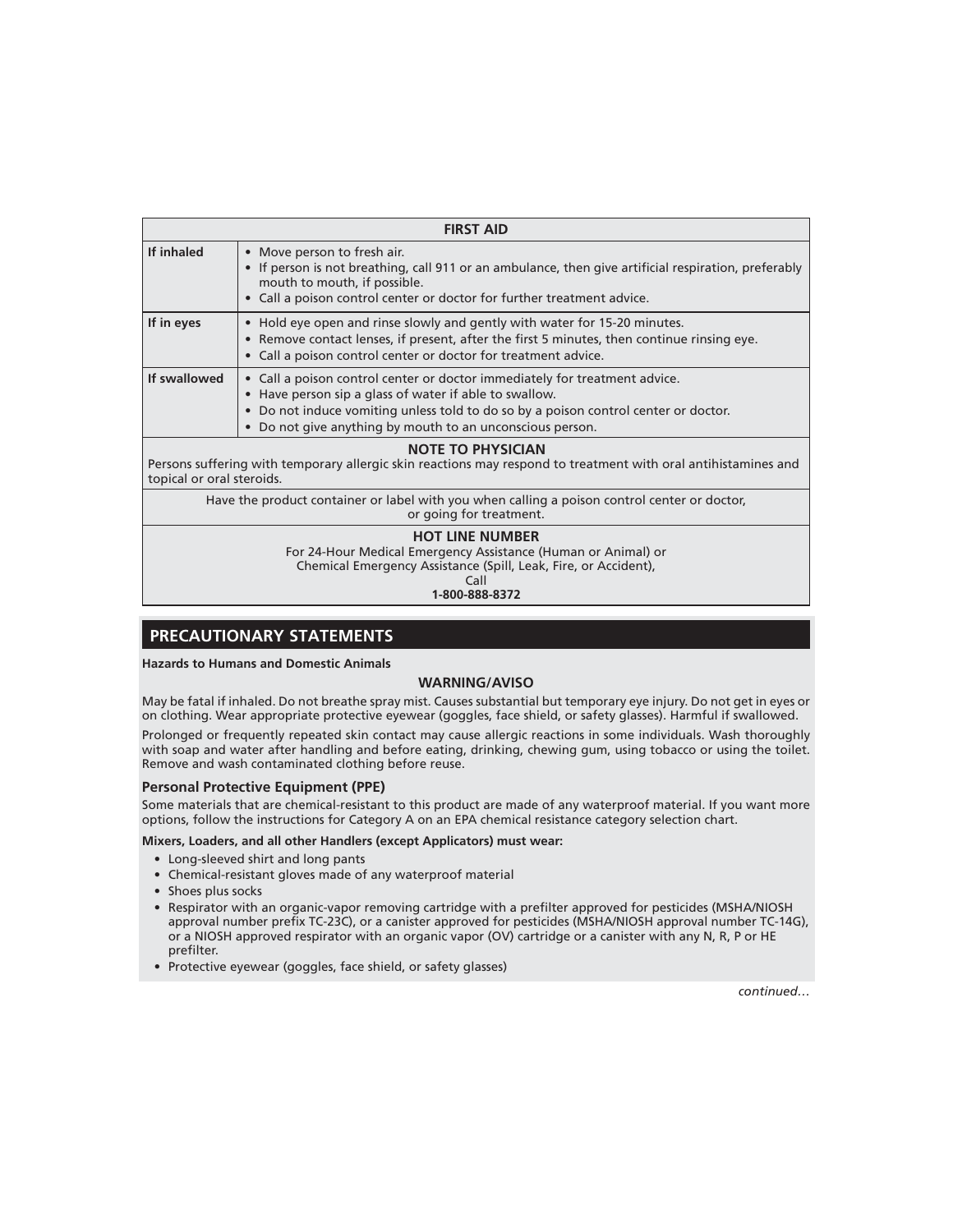# **PRECAUTIONARY STATEMENTS** *(continued)*

#### **Applicators must wear:**

- Long-sleeved shirt and long pants
- Chemical-resistant gloves made of any waterproof material
- Shoes plus socks
- Protective eyewear (goggles, face shield, or safety glasses)

## **User Safety Requirements**

Discard clothing and other absorbent materials that have been drenched or heavily contaminated with this product's concentrate. Do not reuse them. Follow the manufacturer's instructions for cleaning/maintaining PPE. If no such instructions for washables exist, use detergent and hot water. Keep and wash PPE separately from other laundry.

#### **Engineering Control Statements**

When handlers use closed systems, enclosed cabs, or aircraft in a manner that meets the requirements listed in the Worker Protection Standard (WPS) for agricultural pesticides [40 CFR 170.240(d)(4-6)], the handler PPE requirements may be reduced or modified as specified in the WPS.

## **User Safety Recommendations:**

#### **Users should:**

- Wash hands before eating, drinking, chewing gum, using tobacco or using the toilet.
- Remove clothing/PPE immediately if pesticide gets inside. Then wash thoroughly and put on clean clothing. • Remove PPE immediately after handling this product. Wash the outside of gloves before removing. As soon as possible, wash thoroughly and change into clean clothing.

#### **Environmental Hazards**

This product is toxic to aquatic invertebrates, fish and wildlife. DO NOT apply directly to water, to areas where surface water is present or to intertidal areas below the mean high water mark. Drift and runoff may be hazardous to aquatic organisms in neighboring areas. DO NOT contaminate water when disposing of equipment washwater or rinsate.

Chlorothalonil, one of the active ingredients in Daconil Action, is known to leach through soil into groundwater under certain conditions as a result of label use. Use of this product in areas where soils are permeable, particularly where the water table is shallow, may result in groundwater contamination.

Daconil Action can contaminate surface water through spray drift. Under some conditions, it may have a high potential for runoff into surface water for several days to weeks after application. These include poorly draining or wet soils with readily visible slopes toward adjacent surface waters, frequently flooded areas, areas over-laying extremely shallow ground water, areas with infield canals or ditches that drain to surface water, areas not separated from adjacent surface waters with vegetated filter strips, and areas over-laying tile drainage systems that drain to surface water.

#### **Physical or Chemical Hazards**

Do not use, pour, spill, or store near heat or open flame.

# **CONDITIONS OF SALE AND LIMITATION OF WARRANTY AND LIABILITY**

**NOTICE:** Read the entire Directions for Use and Conditions of Sale and Limitation of Warranty and Liability before buying or using this product. If the terms are not acceptable, return the product at once, unopened, and the purchase price will be refunded.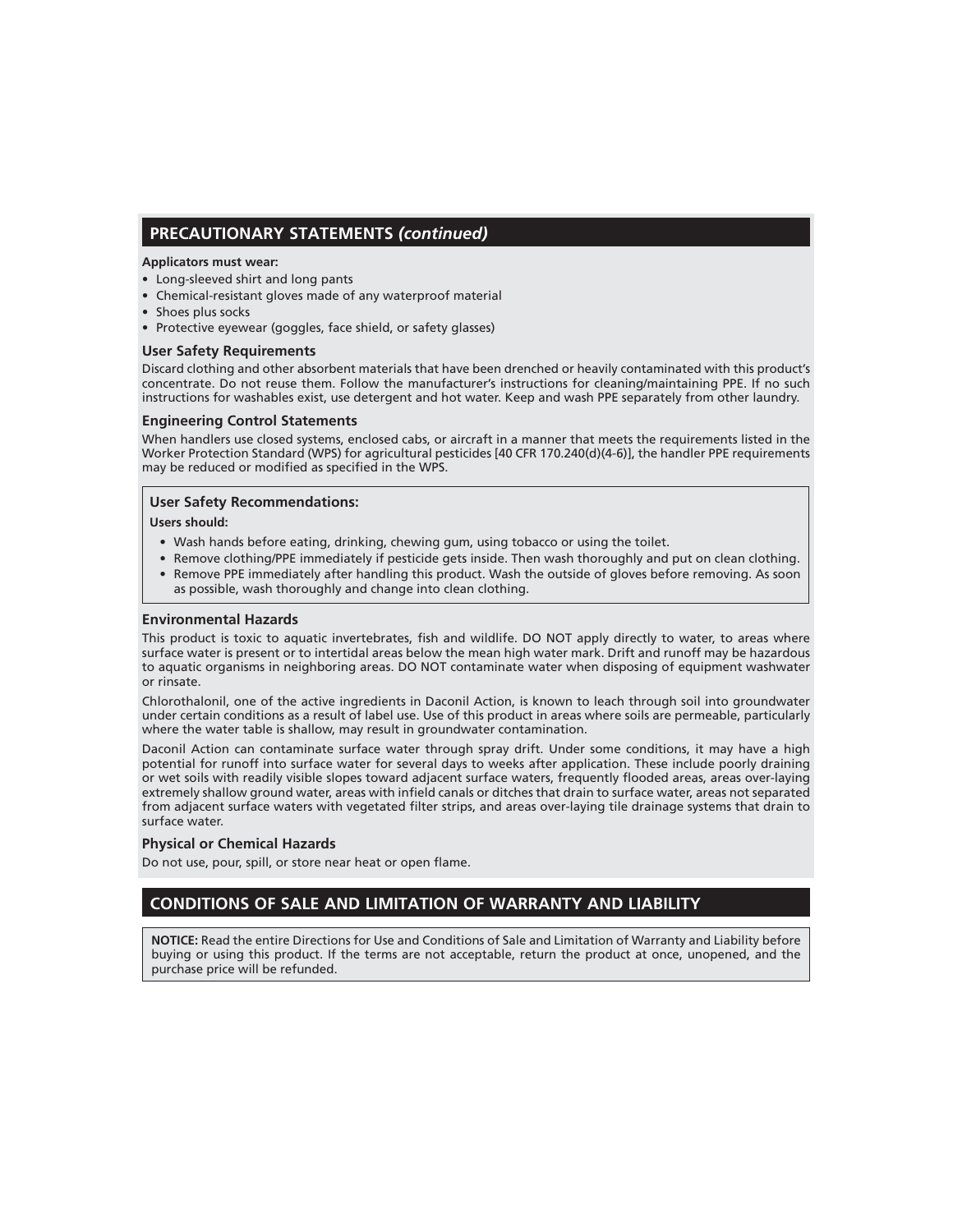The Directions for Use of this product must be followed carefully. It is impossible to eliminate all risks inherently associated with the use of this product. Crop injury, ineffectiveness or other unintended consequences may result because of such factors as manner of use or application, weather or crop conditions, presence of other materials or other influencing factors in the use of the product, which are beyond the control of SYNGENTA CROP PROTECTION, LLC or Seller. To the extent permitted by applicable law, Buyer and User agree to hold SYNGENTA and Seller harmless for any claims relating to such factors.

SYNGENTA warrants that this product conforms to the chemical description on the label and is reasonably fit for the purposes stated in the Directions for Use, subject to the inherent risks referred to above, when used in accordance with directions under normal use conditions. To the extent permitted by applicable law: (1) this warranty does not extend to the use of the product contrary to label instructions or under conditions not reasonably foreseeable to or beyond the control of Seller or SYNGENTA, and, (2) Buyer and User assume the risk of any such use. TO THE EXTENT PERMITTED BY APPLICABLE LAW, SYNGENTA MAKES NO WARRANTIES OF MERCHANTABILITY OR OF FITNESS FOR A PARTICULAR PURPOSE NOR ANY OTHER EXPRESS OR IMPLIED WARRANTY EXCEPT AS WARRANTED BY THIS LABEL.

To the extent permitted by applicable law, in no event shall SYNGENTA be liable for any incidental, consequential or special damages resulting from the use or handling of this product. **TO THE EXTENT PERMITTED BY APPLICABLE LAW, THE EXCLUSIVE REMEDY OF THE USER OR BUYER, AND THE EXCLUSIVE LIABILITY OF SYNGENTA AND SELLER FOR ANY AND ALL CLAIMS, LOSSES, INJURIES OR DAMAGES (INCLUDING CLAIMS BASED ON BREACH OF WARRANTY, CONTRACT, NEGLIGENCE, TORT, STRICT LIABILITY OR OTHERWISE) RESULTING FROM THE USE OR HANDLING OF THIS PRODUCT, SHALL BE THE RETURN OF THE PURCHASE PRICE OF THE PRODUCT OR, AT THE ELECTION OF SYNGENTA OR SELLER, THE REPLACEMENT OF THE PRODUCT.**

SYNGENTA and Seller offer this product, and Buyer and User accept it, subject to the foregoing Conditions of Sale and Limitation of Warranty and Liability, which may not be modified except by written agreement signed by a duly authorized representative of SYNGENTA.

**Read entire label carefully and use only as directed.**

# **DIRECTIONS FOR USE**

It is a violation of Federal law to use this product in a manner inconsistent with its labeling.

Daconil Action must be used only in accordance with recommendations on this label or in separately published SYNGENTA supplemental labeling recommendations for this product.

DO NOT apply this product in a way that will contact workers or other persons, or pets either directly or through drift. Only protected handlers may be in the area during application. For any requirements specific to your State or Tribe, consult the agency responsible for pesticide regulation.

#### **AGRICULTURAL USE REQUIREMENTS**

Use this product only in accordance with its labeling and with the Worker Protection Standard (WPS), 40 CFR part 170. This Standard contains requirements for the protection of agricultural workers on farms, forests, nurseries, and greenhouses and handlers of agricultural pesticides. It contains requirements for training, decontamination, notification, and emergency assistance. It also contains specific instructions and exceptions pertaining to the statements on this label about personal protective equipment (PPE) and restricted-entry interval (REI). The requirements in this box only apply to uses of this product that are covered by the Worker Protection Standard.

DO NOT enter or allow workers to enter treated areas during the restricted entry interval of 12 hours.

PPE required for early entry to treated areas that is permitted under the Worker Protection Standard and that involves contact with anything that has been treated, such as plants, soil, or water, is: long-sleeved shirt and long pants, chemical resistant gloves made of any waterproof material, shoes plus socks, protective eyewear (goggles, face shield, or safety glasses).

*continued…*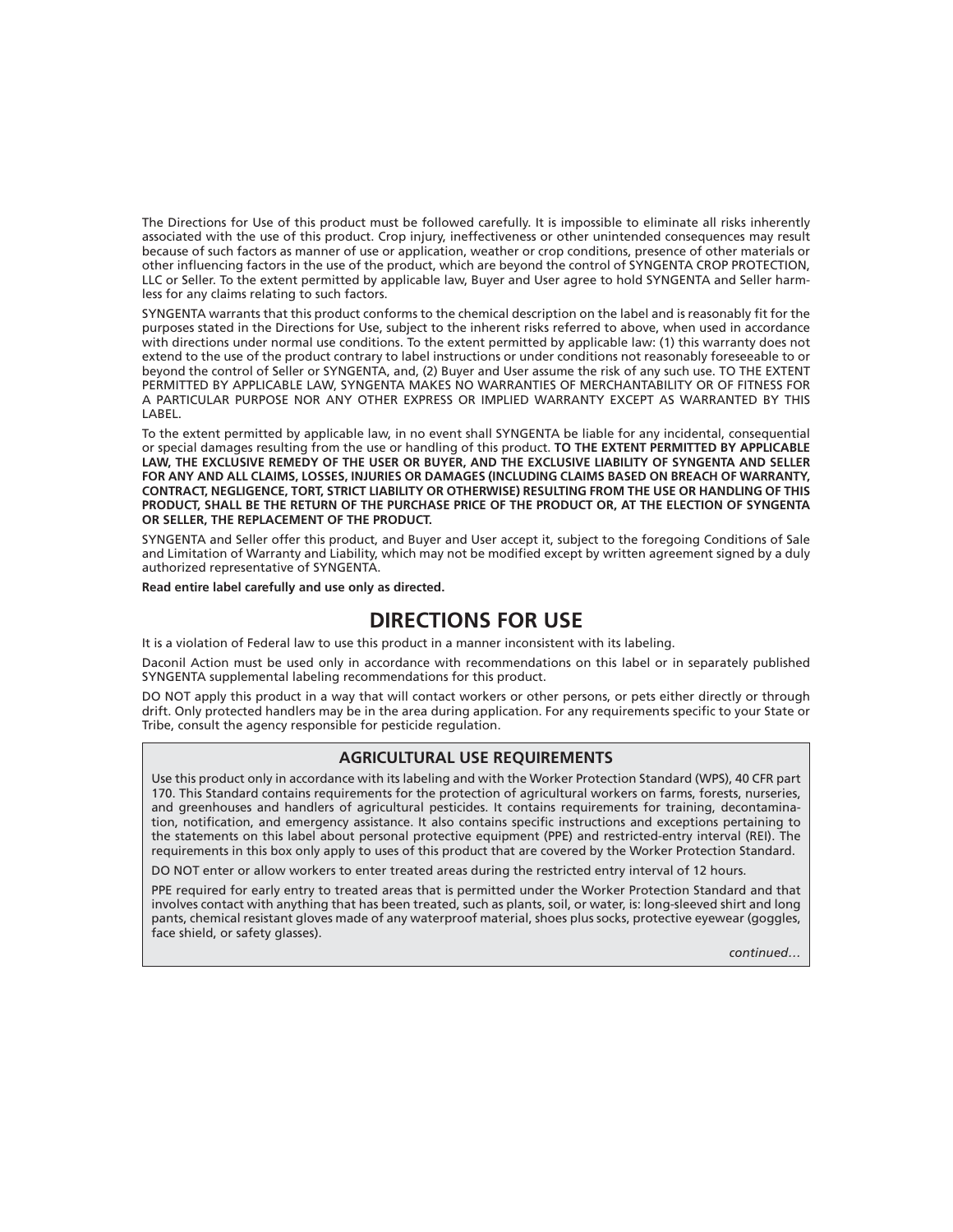## **AGRICULTURAL USE REQUIREMENTS** *(continued)*

**Special Eye Irritation Provisions:** This product is a severe eye irritant. Although the restricted entry interval expires after 12 hours, for the next 6.5 days entry is permitted only when the following safety measures are provided:

(1) At least one container designed specifically for flushing eyes must be available in operating condition at the WPS required decontamination site intended for workers entering the treated area.

(2) Workers must be informed, in a manner they can understand:

- that residues in the treated area may be highly irritating to their eyes
- that they should take precautions, such as refraining from rubbing their eyes, to keep the residues out of their eyes
- that if they do get residues in their eyes, they should immediately flush their eyes using the eyeflush container that is located at the decontamination site or using other readily available clean water, and
- how to operate the eyeflush container

#### **NON-AGRICULTURAL USE REQUIREMENTS**

The requirements in this box apply to uses of this product that are NOT within the scope of the Worker Protection Standard for agricultural pesticides (40 CFR Part 170). The WPS applies when this product is used to produce agricultural plants on farms, forests, nurseries, or greenhouses.

DO NOT enter or allow others to enter area until sprays have dried.

# **USE INFORMATION**

**ONLY FOR USE ON:** sod farms; turf on golf courses, professional and collegiate athletic fields; and lawns around commercial and industrial buildings.

**DO NOT** use on home lawns and turf sites associated with apartment buildings, daycare centers, playgrounds, playfields, recreational park athletic fields, athletic fields located on or next to schools (e.g., elementary, middle and high schools), campgrounds, churches, and theme parks.

Daconil Action is an excellent disease control agent when used according to label directions for control of a broad spectrum of turf diseases. Daconil Action couples a multiple-site contact fungicide with a systemic compound used for control and suppression of disease through induction of host plant resistance.

Daconil Action exhibits an additional unique mode of action, beyond chlorothalonil alone, which mimics the natural systemic activated resistance (SAR) response found in most plant species. This SAR response does not involve direct activity against the target pathogens.

#### **Integrated Pest (Disease) Management**

Daconil Action is recommended for use in programs that are compatible with the principles of Integrated Pest Management (IPM), which include the use of disease resistant turf varieties, cultural practices, pest scouting and disease forecasting systems, which reduce unnecessary applications of pesticides.

Daconil Action is effective for strategic use in programs that attempt to minimize disease resistance to fungicides. Some other fungicides that are at risk from disease resistance exhibit a single-site mode of fungicidal action. Daconil Action, with a multi-site mode of action, may be used to delay or prevent the development of resistance to single-site fungicides. Consult your Federal or State Cooperative Extension Service representatives for guidance on the proper use of Daconil Action in programs which seek to minimize the occurrence of disease resistance to other fungicides.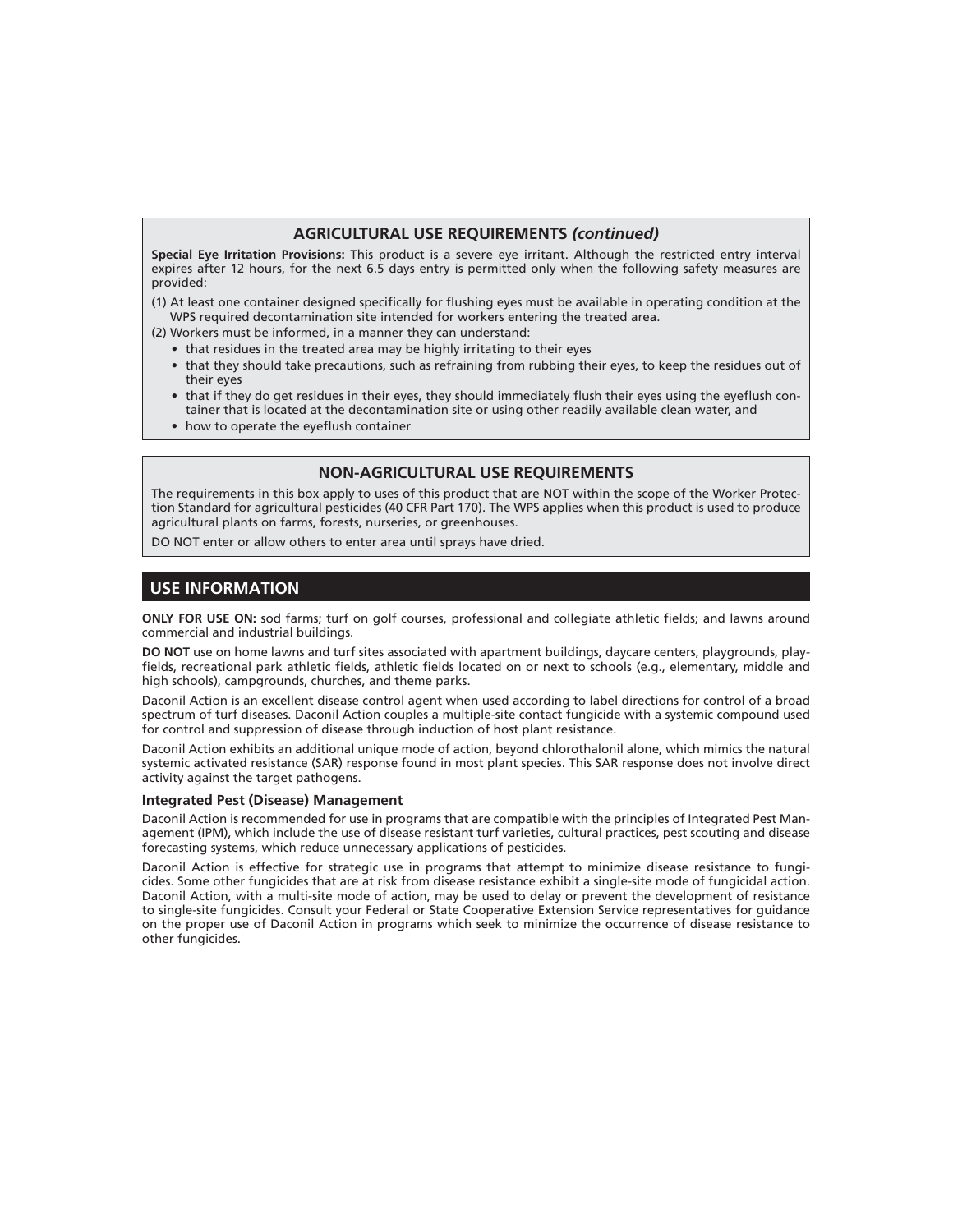For best performance, always follow these directions:

- Daconil Action should be applied to turf foliage early, before disease symptoms become severe, and ideally prior to disease development
- Daconil Action, in addition to be a contact fungicide, moves systemically within the plant, however uniform spray coverage is essential for best performance. Apply Daconil Action by ground application in sufficient water to ensure uniform coverage. See instructions for specific recommendations.
- Daconil Action mimics the SAR response in plants. Maximum disease control is normally obtained 4 days after a Daconil Action application.

Daconil Action provides added protection against certain diseases in turf. Daconil Action provides added protection to reduce disease levels in curative applications.

# GROUP **M5 P1** FUNGICIDES

#### **Resistance Management**

Daconil Action exhibits two modes of action. With these two modes of activity, one having no direct activity on plant pathogens, the likelihood that resistance (insensitivity) will develop in the pathogens is low. Plant pathogens are known to develop tolerance to host plant resistance and to products used repeatedly for control. The use of this product conforms to sensitivity management strategies established for crops and use areas due to its two modes of activity. The use of good cultural practices and rotating to other products with different modes of activity is encouraged. Consult your local pest control advisor or extension office for details. If you experience difficulty with control, consult your local SYNGENTA representative, local agricultural extension office, or pest control advisor for the best alternative method of control. SYNGENTA encourages responsible product stewardship to ensure effective long-term disease control.

#### **USE PRECAUTIONS AND RESTRICTIONS**

**ONLY FOR USE ON:** sod farms; turf on golf courses, professional and collegiate athletic fields; and lawns around commercial and industrial buildings.

**Do not use on home lawns and turf sites associated with apartment buildings, daycare centers, playgrounds, play**fields, recreational park athletic fields, athletic fields located on or next to schools (e.g., elementary, middle and **high schools), campgrounds, churches, and theme parks.**

DO NOT apply by air.

DO NOT apply through any type of irrigation system.

#### **SPRAY DRIFT PRECAUTIONS AND RESTRICTIONS**

Avoiding spray drift at the application site is the responsibility of the applicator. The interaction of many equipment and weather related factors determine the potential for spray drift. The applicator and the grower are responsible for considering all these factors when making decisions.

Agricultural Use Sites Only (sod farms): This product must not be applied within 25 feet for ground applications of marine/estuarine water bodies unless there is an untreated buffer area of that width between the area to be treated and the water body.

DO NOT spray when conditions favor drift beyond the area intended for application. Conditions which may contribute to drift include thermal inversion, wind speed and direction, sprayer nozzle/pressure combinations, spray droplet size etc. Contact your State extension agent for spray drift prevention guidelines in your area.

#### **MIXING INSTRUCTIONS**

Prepare no more spray solution than is needed for the immediate spray operation. Thoroughly clean spray equipment before using this product to prevent possible crop injury or nozzle clogging problems from spray tank contamination. Vigorous agitation is necessary for proper dispersal of the product. Maintain maximum agitation throughout the spraying operation. Do not let the spray solution stand overnight in the spray tank. Flush the spray equipment thoroughly following each use and apply the rinsate to a previously treated area.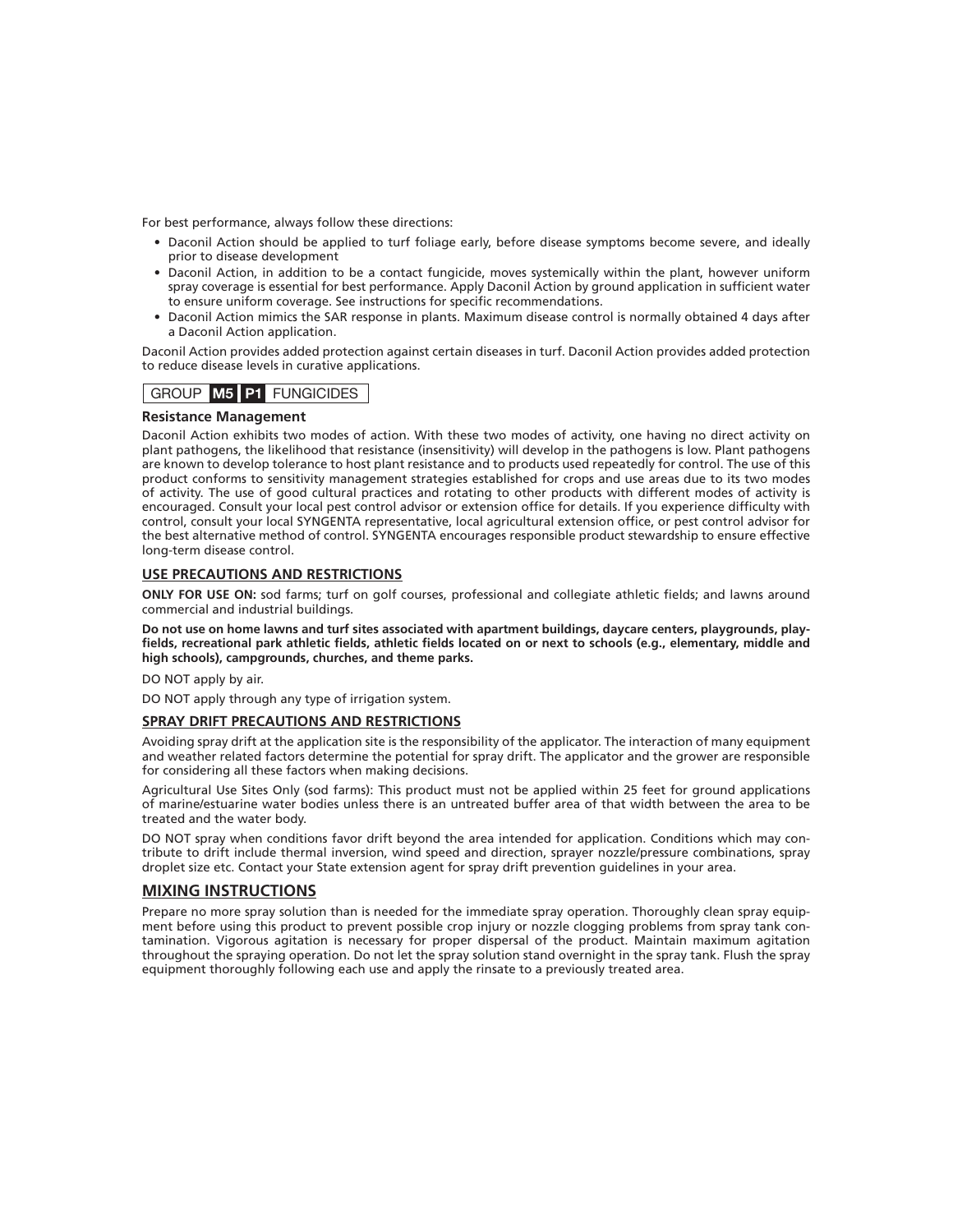DO NOT combine Daconil Action in the spray tank with pesticides, surfactants or fertilizers, unless your prior use has shown the combination physically compatible, effective and noninjurious under your conditions of use. DO NOT combine Daconil Action with Dipel®, Latron B-1956® or Latron AG-98®, horticultural oil, and products containing xylene as phytotoxicity may result from the combination when applied to some species on this label. A tank mix of Daconil Action with Chipco® Signature® can result in physical antagonism if not mixed properly.

Always fill the spray tank with water to near capacity first. Then, with the agitator running, slowly add the desired amount of Chipco Signature and/or other tankmix partners.

#### **APPLICATION EQUIPMENT**

DO NOT apply by air or through any type of irrigation system.

Daconil Action may be applied with most types of spray equipment commonly used for making ground applications.

For more information on spray equipment and calibration, consult sprayer equipment manufacturers and state recommendations. For specific local directions and spray schedules, consult the current state agricultural extension service recommendations.

# **DIRECTIONS FOR APPLICATION - TURF**

**ONLY FOR USE ON:** sod farms; turf on golf courses, professional and collegiate athletic fields; and lawns around commercial and industrial buildings.

**Do not use on home lawns and turf sites associated with apartment buildings, daycare centers, playgrounds, play**fields, recreational park athletic fields, athletic fields located on or next to schools (e.g., elementary, middle and **high schools), campgrounds, churches, and theme parks.**

**FAILURE TO FOLLOW DIRECTIONS AND PRECAUTIONS ON THIS LABEL MAY RESULT IN TURF INJURY AND/OR POOR DISEASE CONTROL.**

#### **Ground Application**

Thorough coverage is necessary to provide maximum disease control.

Apply Daconil Action in an adequate amount of water to provide complete coverage. This amount may vary from 45 to 120 gallons per acre. See table below for suggested rates and timing. Under severe disease conditions use the highest rate and shortest interval corresponding with the application schedule selected from the table below.

DO NOT mow or water after treatment until spray deposited on turfgrass is thoroughly dry; Daconil Action should always be used in conjunction with good turf management practices.

In addition to nozzle selction for drift minimization and maximization of coverage, use a pump with capacity to (1) maintain adequate psi at nozzles, and (2) provide sufficient agitation in the tank to keep mixture in uniform suspension - this requires recirculation of 10% of tank volume per minute. Use a jet agitator liquid sparge tube for agitation. Do not air sparge.

Use screens to protect the pump and to prevent nozzles from clogging. Screens placed on suction side of pump should be **16-mesh or coarser**. Do not place a screen in the recirculation line. Use 50-mesh or coarser screens between the pump and boom, and where required, at the nozzles. Check nozzle manufacturer's recommendations.

#### **SOD FARMS:**

Apply Daconil Action in 45 to 120 gallons of water per acre. Begin applications when conditions favor disease development and repeat applications as long as these conditions persist. Under severe disease conditions use the highest rate and shortest interval corresponding with the application schedule selected from the table below.

DO NOT mow or water after treatment until spray deposited on turfgrass is thoroughly dry; Daconil Action should always be used in conjunction with good turf management practices.

#### **Restrictions:**

Sod farm turf treated with chlorothalonil prior to harvest must be mechanically cut, rolled and harvested.

Do not apply more than 17.0 pints/acre (6.25 fl. ozs./1000 sq. ft.) of Daconil Action per growing season (13 lbs. chlorothalonil per acre per growing season).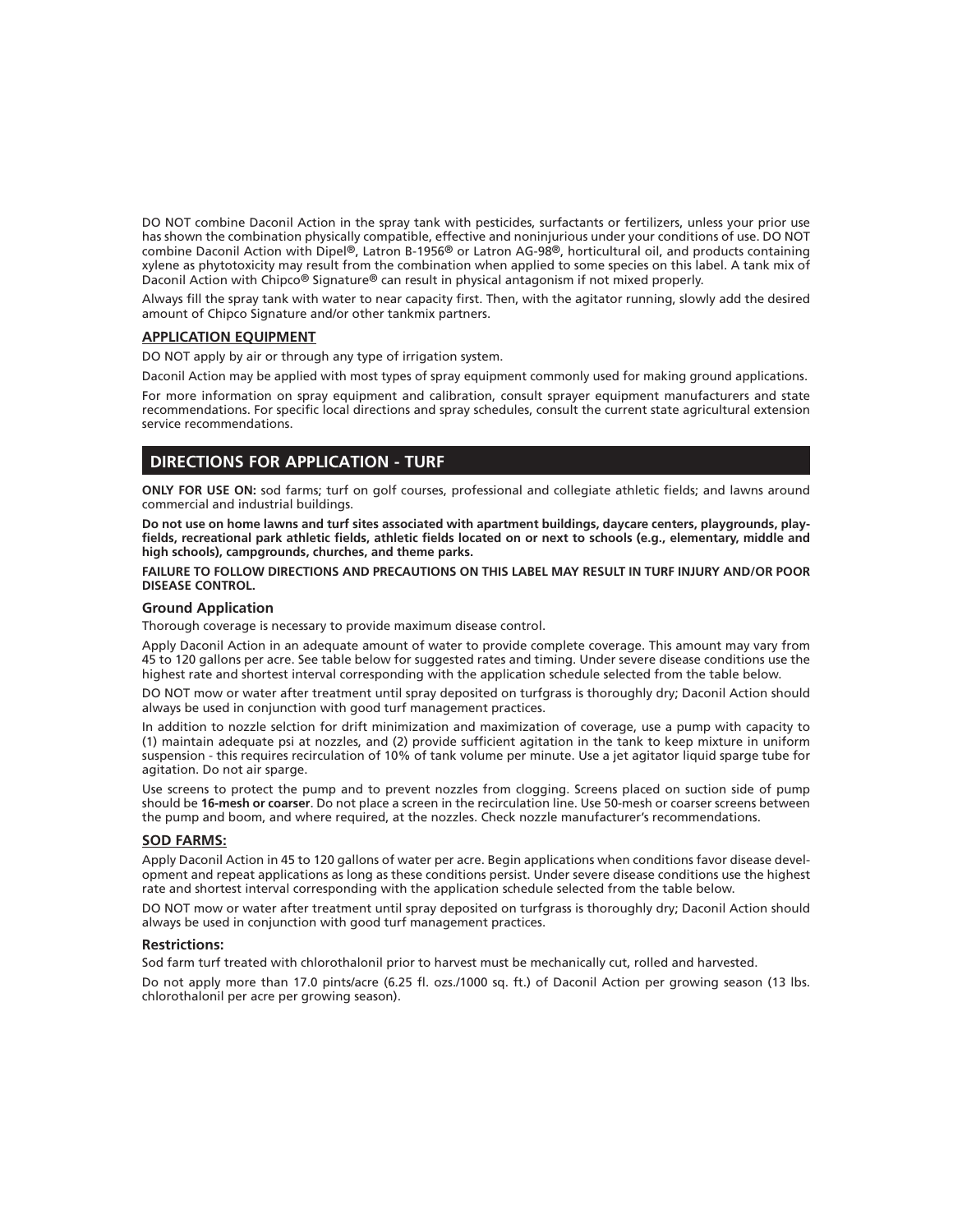The minimum re-treatment interval for single application rates **up to** 9.6 pints/acre (3.5 fl . ozs./1000 sq. ft.) of Daconil Action (7.3 lbs. chlorothalonil/acre) is 7 days.

Do not apply more than one application of a rate greater than 9.6 pints/acre (3.5 fl. ozs./1000 sq. ft.) of Daconil Action (7.3 lbs. chlorothalonil/acre) per growing season.

The maximum single application rate is 14.8 pints/acre (5.4 fl. ozs./1000 sq. ft.) of Daconil Action (11.3 lbs. chlorothalonil/ acre).

#### **GROUP A TURF:**

#### Golf Course Fairways and Roughs, professional and collegiate athletic fields; and lawns around commercial and **industrial buildings.**

Apply Daconil Action in 45 to 120 gallons of water per acre. Begin applications when conditions favor disease development and repeat applications as long as these conditions persist. Under severe disease conditions use the highest rate and shortest interval corresponding with the application schedule selected from the table below.

DO NOT mow or water after treatment until spray deposited on turfgrass is thoroughly dry; Daconil Action should always be used in conjunction with good turf management practices.

#### **Restrictions:**

Do not apply more than 34.1 pints/acre (12.5 fl. oz./1000 sq. ft.) of Daconil Action per growing season (26 lb. chlorothalonil/acre/growing season).

The minimum re-treatment interval for single application rates **up to** 9.6 pints/acre (3.5 fl . oz./1000 sq. ft.) of Daconil Action (7.3 lb. chlorothalonil/acre) is 7 days.

Do not apply more than one application of a rate greater than 9.6 pints/acre (3.5 fl . oz./1000 sq. ft.) of Daconil Action (7.3 lb. chlorothalonil/acre) per growing season.

The maximum single application rate is 14.8 pints/acre (5.4 fl. oz./1000 sq. ft.) of Daconil Action (11.3 lb. chlorothalonil/ acre).

#### **GROUP B TURF:**

#### **Golf Course Tees and Greens**

Apply Daconil Action in 45 to 120 gallons of water per acre. Begin applications when conditions favor disease development and repeat applications as long as these conditions persist. Under severe disease conditions use the highest rate and shortest interval corresponding with the application schedule selected from the table below.

DO NOT mow or water after treatment until spray deposited on turfgrass is thoroughly dry; Daconil Action should always be used in conjunction with good turf management practices.

#### **Restrictions:**

#### **Golf Course Tees:**

Do not apply more than 68.2 pints/acre (25 fl. oz./1000 sq. ft.) of Daconil Action (52 lb. chlorothalonil/acre) per growing season.

The minimum re-treatment interval for single application rates **up to** 9.6 pints/acre (3.5 fl . oz./1000 sq. ft.) of Daconil Action (7.3 lb. chlorothalonil/acre) is 7 days.

The minimum re-treatment interval after an application of a rate **greater than** 9.6 pints/acre (3.5 fl . oz./1000 sq. ft.) of Daconil Action (7.3 lb. chlorothalonil /acre) is 14 days.

Do not apply more than two applications of a rate greater than 9.6 pints/acre (3.5 fl . oz./1000 sq. ft.) of Daconil Action (7.3 lb. chlorothalonil /acre) per growing season.

The maximum single application rate is 14.8 pints/acre (5.4 fl. oz./1000 sq. ft.) of Daconil Action (11.3 lb. chlorothalonil/ acre).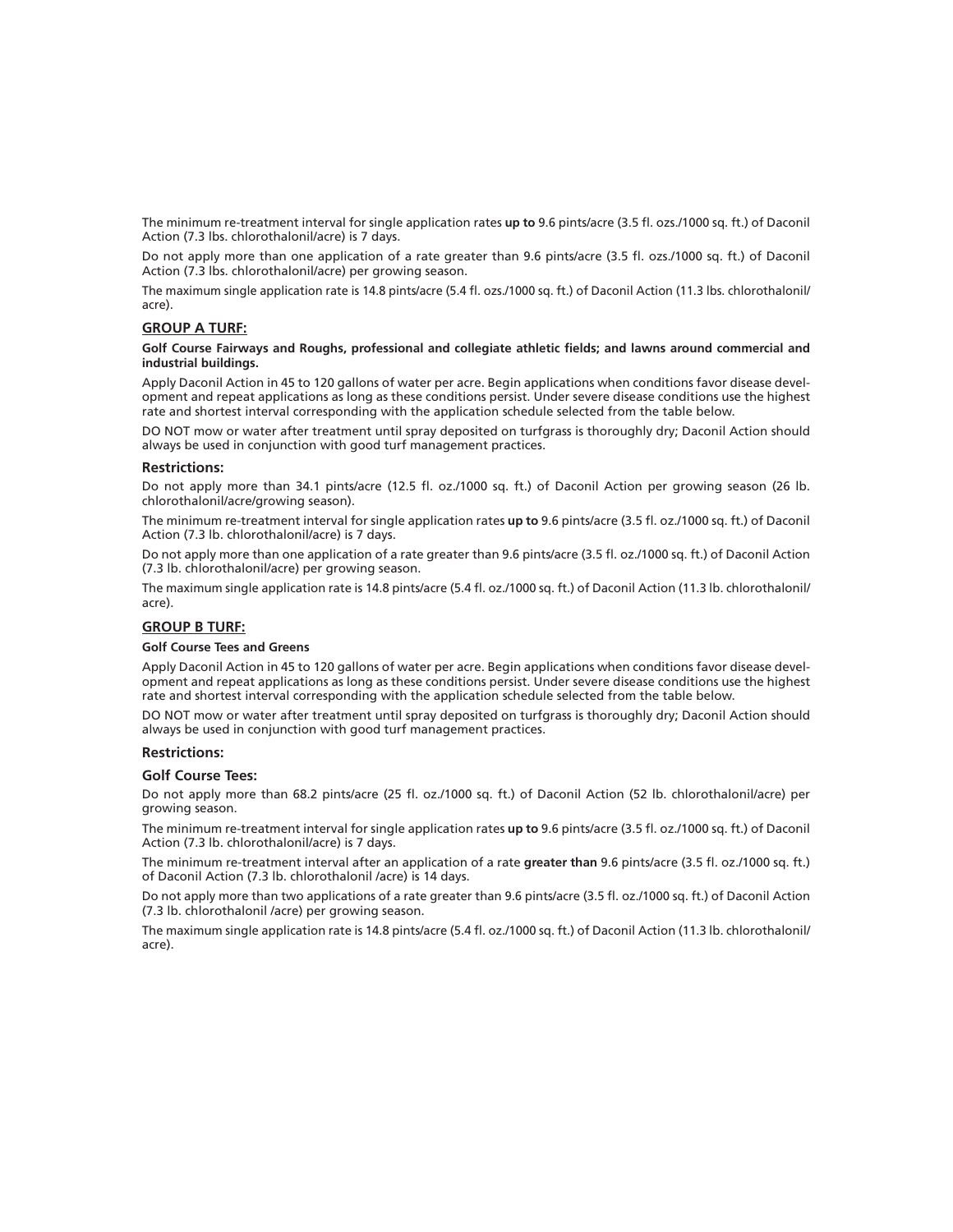## **Golf Course Greens:**

Do not apply more than 95.7 pints/acre (35.1 fl. oz./1000 sq. ft.) of Daconil Action (73 lb. chlorothalonil /acre) per growing season.

The minimum re-treatment interval for single application rates **up to** 9.6 pints/acre (3.5 fl . oz./1000 sq. ft.) of Daconil Action (7.3 lb. chlorothalonil/acre) is 7 days

The minimum re-treatment interval after an application of a rate **greater than** 9.6 pints/acre (3.5 fl . oz./1000 sq. ft.) of Daconil Action (7.3 lb. a.i./acre) is 14 days.

Do not apply more than two applications of a rate greater than 9.6 pints/acre (3.5 fl . oz./1000 sq. ft.) of Daconil Action (7.3 lb. chlorothalonil /acre) per growing season.

The maximum single application rate is 14.8 pints/acre (5.4 fl. oz./1000 sq. ft.) of Daconil Action (11.3 lb. chlorothalonil /acre).

### **Disease Table**

|                                                 |                                                 |                                                                    | Pre-Disease Rates <sup>a</sup>          |                                                                   |                                     | Post-Disease Rates <sup>a</sup> |                            |  |
|-------------------------------------------------|-------------------------------------------------|--------------------------------------------------------------------|-----------------------------------------|-------------------------------------------------------------------|-------------------------------------|---------------------------------|----------------------------|--|
| <b>Diseases</b><br>Controlled*                  | <b>Application</b><br><b>Interval</b><br>(Days) | fl. oz.<br>product/<br>1000 sq. ft.                                | pints<br>product/<br>acre               | chlorothalonil<br>lbs/acre                                        | fl. oz.<br>product/<br>1000 sq. ft. | pints<br>product/<br>acre       | chlorothalonil<br>lbs/acre |  |
| Dollar Spot                                     | 7 to 10<br>7 to 21<br>14                        | 1.0 $\frac{b}{c}$ to 2.0<br>2.0 to 3.5<br>$\overline{\phantom{a}}$ | 2.75 $b$ to 5.4<br>5.4 to 9.6<br>$\sim$ | 2.1 <sup>b</sup> to 4.1<br>4.1 to 7.3<br>$\overline{\phantom{a}}$ | 4.0 to 5.4                          | 10.8 to 14.8                    | 8.25 to 11.3               |  |
| Leaf Spot<br>Melting-Out<br><b>Brown Blight</b> | 7 to 10<br>7 to 21<br>14                        | 2.0<br>2.0 to 3.5<br>$\overline{\phantom{a}}$                      | 5.4<br>5.4 to 9.6                       | 4.1<br>4.1 to 7.3<br>$\overline{\phantom{a}}$                     | 4.0 to 5.4                          | 10.8 to 14.8                    | 8.25 to 11.3               |  |
| <b>Brown Patch</b>                              | 7 to 14<br>14                                   | 2.0 to 3.5<br>$\overline{\phantom{a}}$                             | 5.4 to 9.6                              | 4.1 to 7.3<br>$\overline{a}$                                      | 4.0 to 5.4                          | 10.8 to 14.8                    | 8.25 to 11.3               |  |
| Gray Leaf Spot                                  | 7 to 10<br>14                                   | 2.0 to 3.5                                                         | 5.4 to 9.6                              | 4.1 to 7.3                                                        | 4.0 to 5.4                          | 10.8 to 14.8                    | 8.25 to 11.3               |  |
| <b>Red Thread</b>                               | 7 to 10<br>14                                   | 2.0 to 3.5<br>3.6 to 5.4                                           | 5.4 to 9.6<br>9.7 to 14.8               | 4.1 to 7.3<br>7.4 to 11.3                                         | 5.4                                 | 14.8                            | 11.3                       |  |
| Anthracnose                                     | 7 to 14<br>14                                   | 3.0 to 3.6<br>3.6 to 5.4                                           | 8.1 to 9.6<br>9.7 to 14.8               | 6.2 to 7.3<br>7.4 to 11.3                                         |                                     |                                 |                            |  |
| Copper Spot                                     | 14                                              | 4.0 to 5.4                                                         | 10.8 to 14.8                            | 8.25 to 11.3                                                      | 5.4                                 | 14.8                            | 11.3                       |  |
| <b>Stem Rust</b><br>(Bluegrass)                 | 14                                              | 4.0 to 5.4                                                         | 10.8 to 14.8                            | 8.25 to 11.3                                                      | 5.4                                 | 14.8                            | 11.3                       |  |
| Dichondra Leaf<br>Spot (CA only)                | 14                                              | 4.0 to 5.4                                                         | 10.8 to 14.8                            | 8.25 to 11.3                                                      | 5.4                                 | 14.8                            | 11.3                       |  |
| <b>Gray Snow</b><br>Moldc                       | 30                                              | 5.4                                                                | 14.8                                    | 11.3                                                              |                                     |                                 |                            |  |
| Fusarium<br>(Gerlachia)<br>Patchc               | 21 to 28                                        | 5.4                                                                | 14.8                                    | 11.3                                                              |                                     |                                 |                            |  |
| Algaec                                          | 7 to 14<br>14                                   | 2.0 to 3.5                                                         | 5.4 to 9.6                              | 4.1 to 7.3                                                        | 2.0 to 3.6<br>4.0 to 5.4            | 5.4 to 9.6<br>10.8 to 14.8      | 4.1 to 7.3<br>8.25 to 11.3 |  |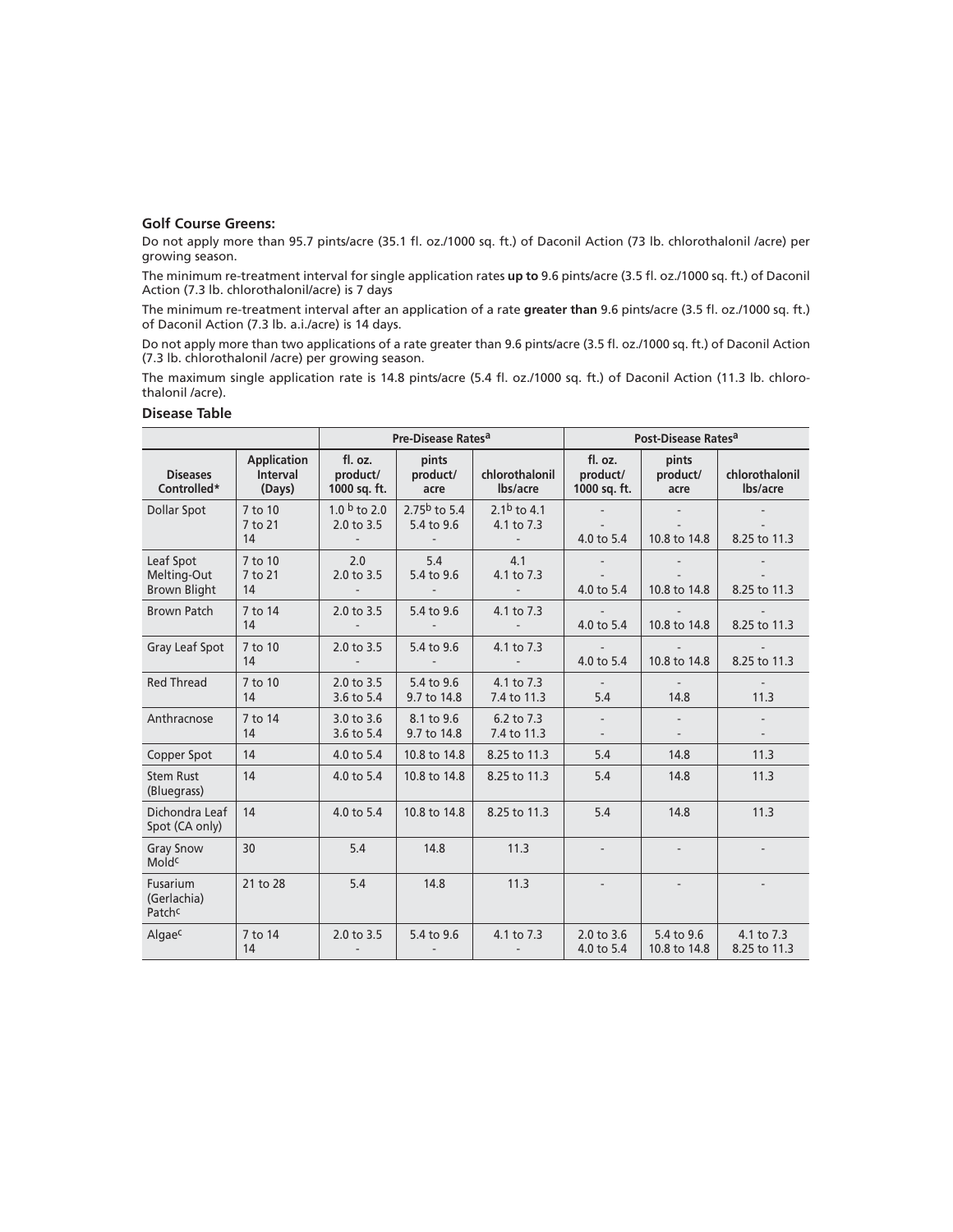a**Group A Turf:** Limit of one application per season at rates greater than 7.3 lb chlorothalonil/acre (9.6 pints/acre or 3.5 fl oz/1000 sq ft of Daconil Action.

 **Group B Turf:** Limit of two applications per season at rates greater than 7.3 lb chlorothalonil/acre (9.6 pints/acre or 3.5 oz/1000 sq ft of Daconil Action.

bLow rate is not effective on intensively mowed turfgrasses such as golf course tees and greens.

cSee specific use directions below.

**\***Diseases listed are caused by fungi, some of which are named as follows:

- Dollar Spot: *Sclerotinia homeocarpa; Lanzia* or *Moellerodiscus* spp.
- Leaf Spots, Melting-Out, Brown Blight: *Drechslera* spp. (including *D. poae, D. siccans*), *Bipolaris sorokiniana, Curvularia* spp.
- Brown Patch: *Rhizoctonia solani, R. zeae, R. cerealis*
- Gray Leaf Spot: *Pyricularia grisea, P. oryzae*
- Red Thread: *Laetisaria fuciformis*
- Anthracnose: *Colletotrichum graminicola*
- Copper Spot: *Gloeocercospora sorghi*
- Stem Rust: *Puccinia graminis*
- Dichondra Leaf Spot: *Alternaria* spp.
- Gray Snow Mold: *Typhula* spp.
- Fusarium (Gerlachia) Patch
- Algae

## **Gray Snow Mold caused by** *Typhula* **spp. - Group A and B - Turf:**

Apply in sufficient water to obtain adequate coverage (2 to 10 gallons per 1,000 sq ft).

Apply one application 14.8 pints/acre (5.4 fl . oz./1000 sq. ft.) of Daconil Action (11.3 lb. chlorothalonil/acre). Application must be made before snow cover in autumn.

Group B Turf: if snow cover is intermittent or lacking during the winter, a second application of Daconil Action at 14.8 pints/acre (5.4 fl. oz./1000 sq. ft.) may be applied one month after the first application.

#### **Fusarium (Gerlachia) Patch: Group A and B Turf:**

In areas where pink snow mold (Gerlachia or Fusarium patch) is likely to occur, apply Daconil Action at 14.8 pints/ acre (5.4 fl . oz./1000 sq. ft.) (11.3 lb. chlorothalonil/acre) in combination with products containing iprodione at 88 oz. a.i./acre (2 oz. a.i./1000 sq ft) of turf area. Read and observe all label directions for products containing these active ingredients.

For control of Fusarium patch only in areas where snow cover is intermittent or lacking during the winter, apply 14.8 pints/acre (5.4 fl. oz./1000 sq. ft.) of Daconil Action (11.3 lb. chlorothalonil/acre). Make application in late autumn.

Group B Turf: Apply a second application of 14.8 pints/acre (5.4 fl. oz./1000 sq. ft.) of Daconil Action 21 to 28 days after the first application unless conditions favorable for Fusarium patch no longer prevail.

#### **Algae: Group A and B Turf:**

For prevention of algae on turfgrasses, apply Daconil Action at the rate of 5.4 to 9.6 pints/acre (2.0 to 3.5 fl. oz./1000 sq. ft.) (4.1 to 7.3 lb. chlorothalonil/acre) on a 7 to 14-day schedule. Under severe algae conditions use the 9.6 pints/ acre (3.5 fl. oz./1000 sq. ft.) rate and apply on a 7-day schedule.

When algae is well established, every attempt should be made to dry out the afflicted area. Once dry, spiking or verticutting should be done to enhance turfgrass recovery in conjunction with a Daconil Action application at the rate of 11 to 14.8 pints/acre (4.0 to 5.4 fl. ozs./1000 sq. ft.).

Group B Turf: A second application of Daconil Action at the 14.8 pints/acre (5.4 fl. oz./1000 sq. ft.) rate may be made 14 days after the first application.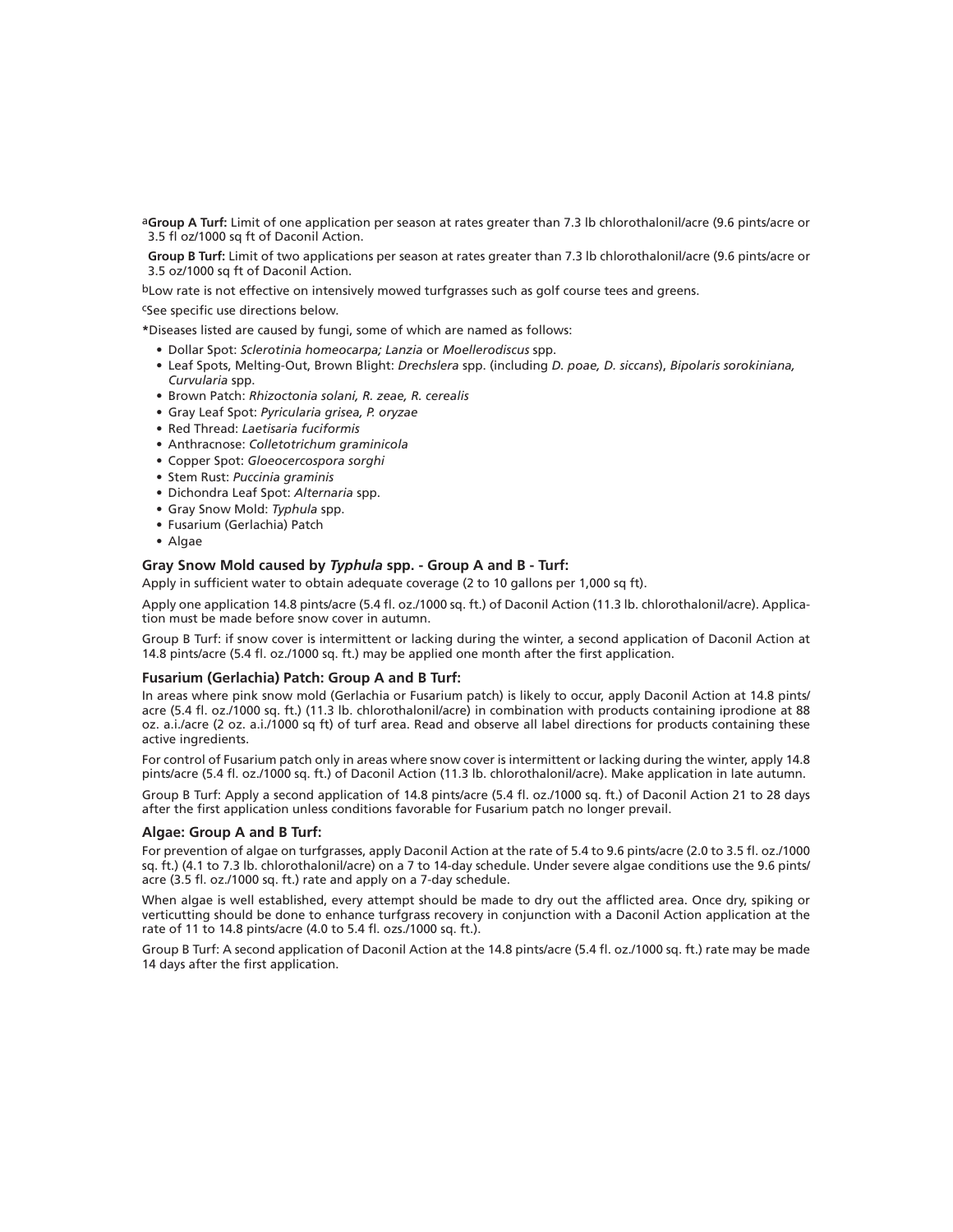Group A and B Turf: Following application of the 14.8 pints/acre (5.4 fl . oz./1000 sq. ft.) rate, several applications of Daconil Action at a rate of 5.4 to 9.6 pints/acre (2.0 to 3.5 fl. ozs./1000 sq. ft.) (4.1 to 7.3 lb. chlorothalonil/acre) on a 7 to 14-day interval may be necessary for turfgrass recovery. Only a preventive spray program with Daconil Action will prevent a recurrence of the algae when environmental conditions are favorable.

# **STORAGE AND DISPOSAL**

Do not contaminate water, food or feed by storage or disposal.

#### **Pesticide Storage**

Store in a cool, dry place.

# **Pesticide Disposal**

Pesticide wastes are toxic. Improper disposal of unused pesticide, spray mixture, or rinse water is a violation of Federal law. If these wastes cannot be used according to label instructions, contact your State Pesticide or Environmental Control Agency, or the Hazardous Waste representative at the nearest EPA Regional Office for guidance in proper disposal methods.

#### **Container Handling [less than 5 gallons]**

Non-refillable container. Do not reuse or refill this container. Offer for recycling if available. Triple rinse container (or equivalent) promptly after emptying. Triple rinse as follows: Empty the remaining contents into application equipment or a mix tank and drain for 10 seconds after the flow begins to drip. Fill the container 1/4 full with water and recap. Shake for 10 seconds. Pour rinsate into application equipment or a mix tank or store rinsate for later use and disposal. Drain for 10 seconds after the flow begins to drip. Repeat this procedure two more times. Then offer for recycling if available or puncture and dispose of in a sanitary landfill, or by incineration, or if allowed by state and local authorities by burning. If burned, stay out of smoke.

#### **Container Handling [greater than 5 gallons]**

Non-refillable container. Do not reuse or refill this container. Offer for recycling if available. Triple rinse container (or equivalent) promptly after emptying. Triple rinse as follows: Empty the remaining contents into application equipment or a mix tank. Fill the container <sup>1</sup>/4 full with water. Replace and tighten closures. Tip container on its side and roll it back and forth, ensuring at least one complete revolution, for 30 seconds. Stand the container on its end and tip it back and forth several times. Turn the container over onto its other end and tip it back and forth several times. Empty the rinsate into application equipment or a mix tank or store rinsate for later use or disposal. Repeat this procedure two more times. Then offer for recycling if available or puncture and dispose of in a sanitary landfill, or by incineration, or, if allowed by state and local authorities, by burning. If burned, stay out of smoke.

For minor spills, leaks, etc., follow all precautions indicated on this label and clean up immediately. Take special care to avoid contamination of equipment and facilities during cleanup procedures and disposal of wastes. In the event of a major spill, fire, or other emergency, call 1-800-888-8372, day or night.

**CONTAINER IS NOT SAFE FOR FOOD, FEED OR DRINKING WATER.**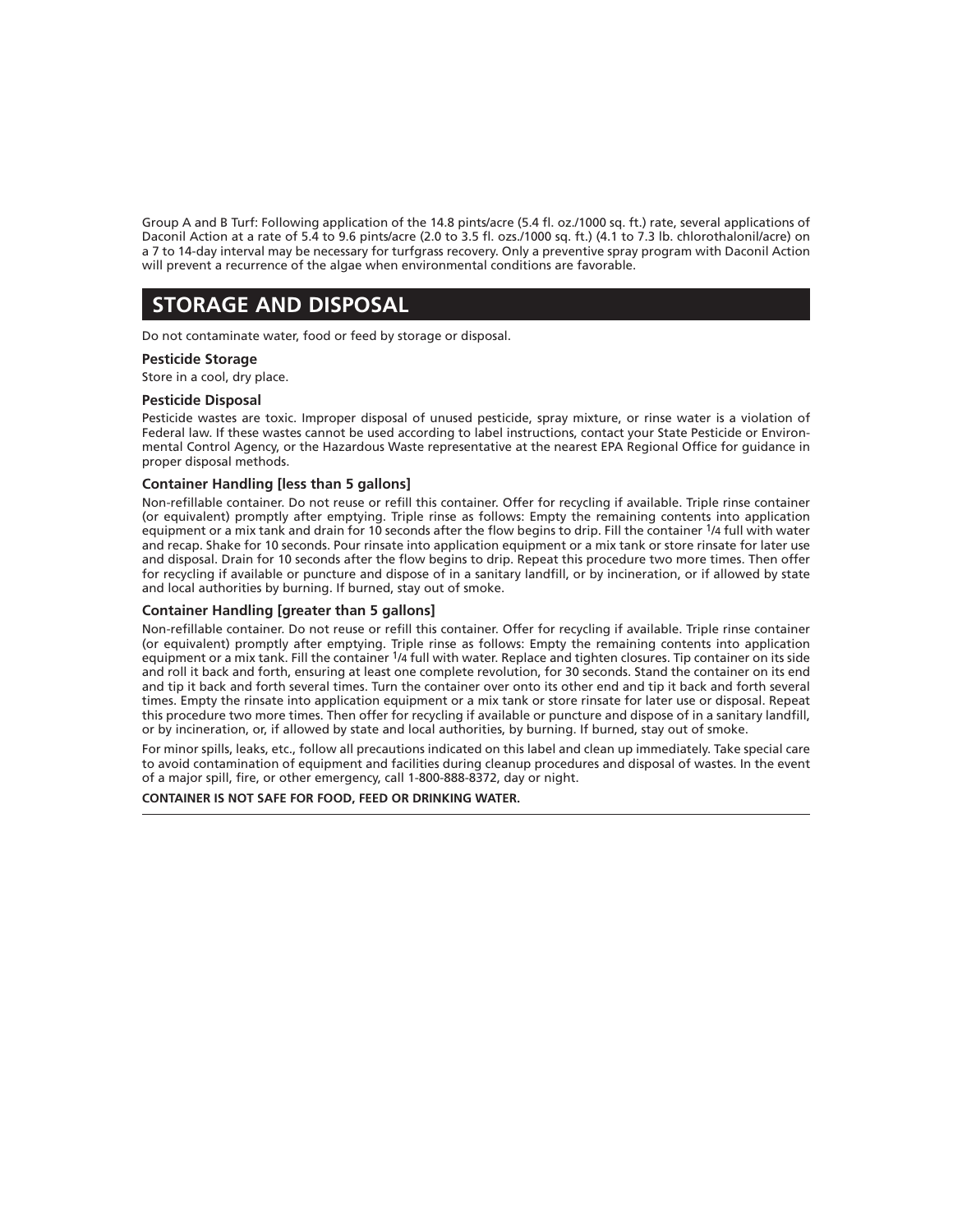Daconil Action™ and the ALLIANCE FRAME the SYNGENTA Logo and the PURPOSE ICON are Trademarks of a Syngenta Group Company.  $\partial$ 

Dipel® is a registered trademark of Valent BioSciences Corporation

Latron B-1956® and Latron AG-98® are trademarks of Dow AgroSciences LLC

©2011 Syngenta

For non-emergency (e.g., current product information) call Syngenta Crop Protection at 1-800-334-9481.

Manufactured for: Syngenta Crop Protection, LLC P.O. Box 18300 Greensboro, North Carolina 27419-8300

**SCP 1364A-L1 0411 343162**